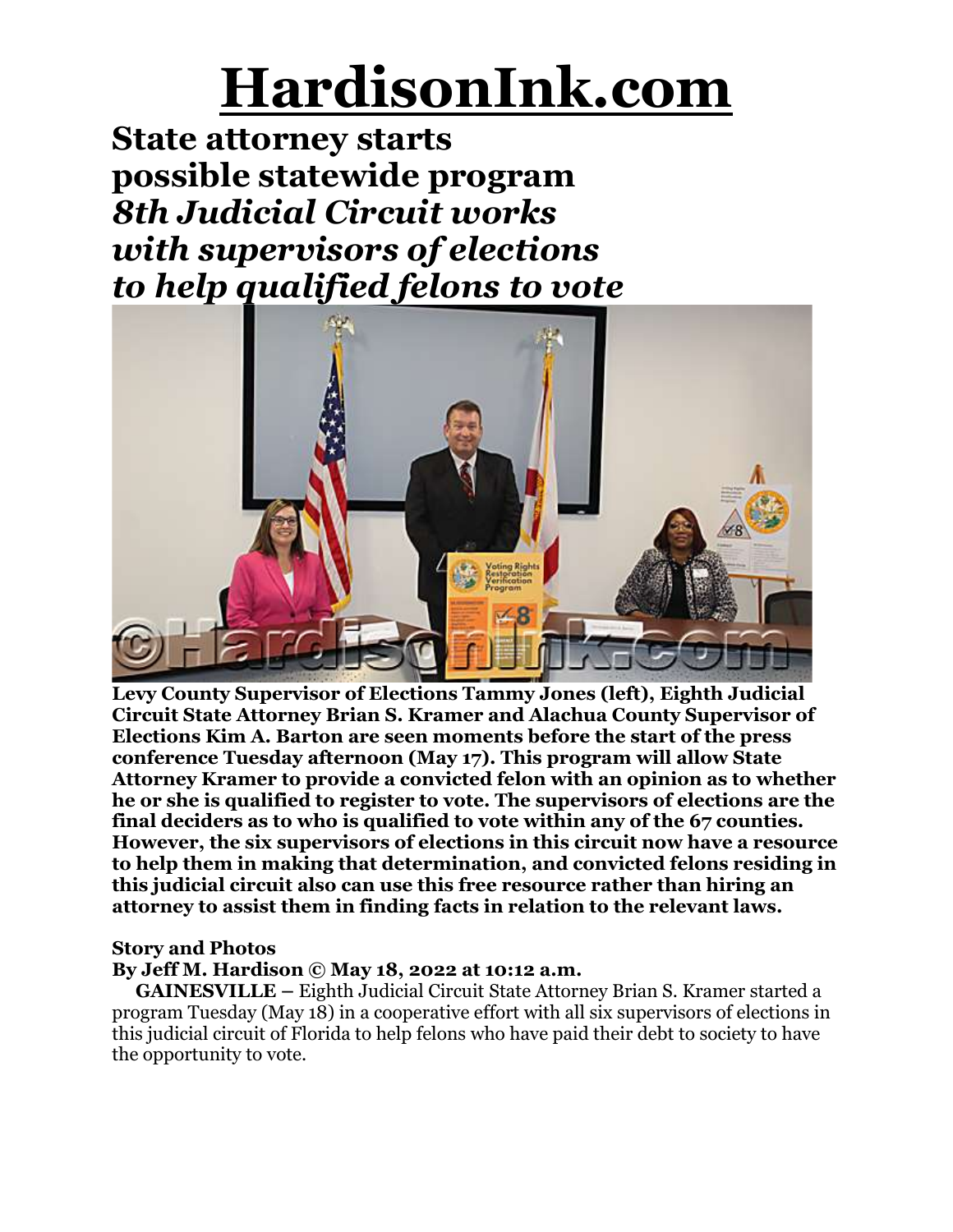

**Graphic Created By Eighth Judicial Circuit State Attorney's Office**



**Eighth Judicial Circuit State Attorney Brian S. Kramer introduces Levy County Supervisor of Elections Tammy Jones (left) and Alachua County Supervisor of Elections Kim A. Barton.**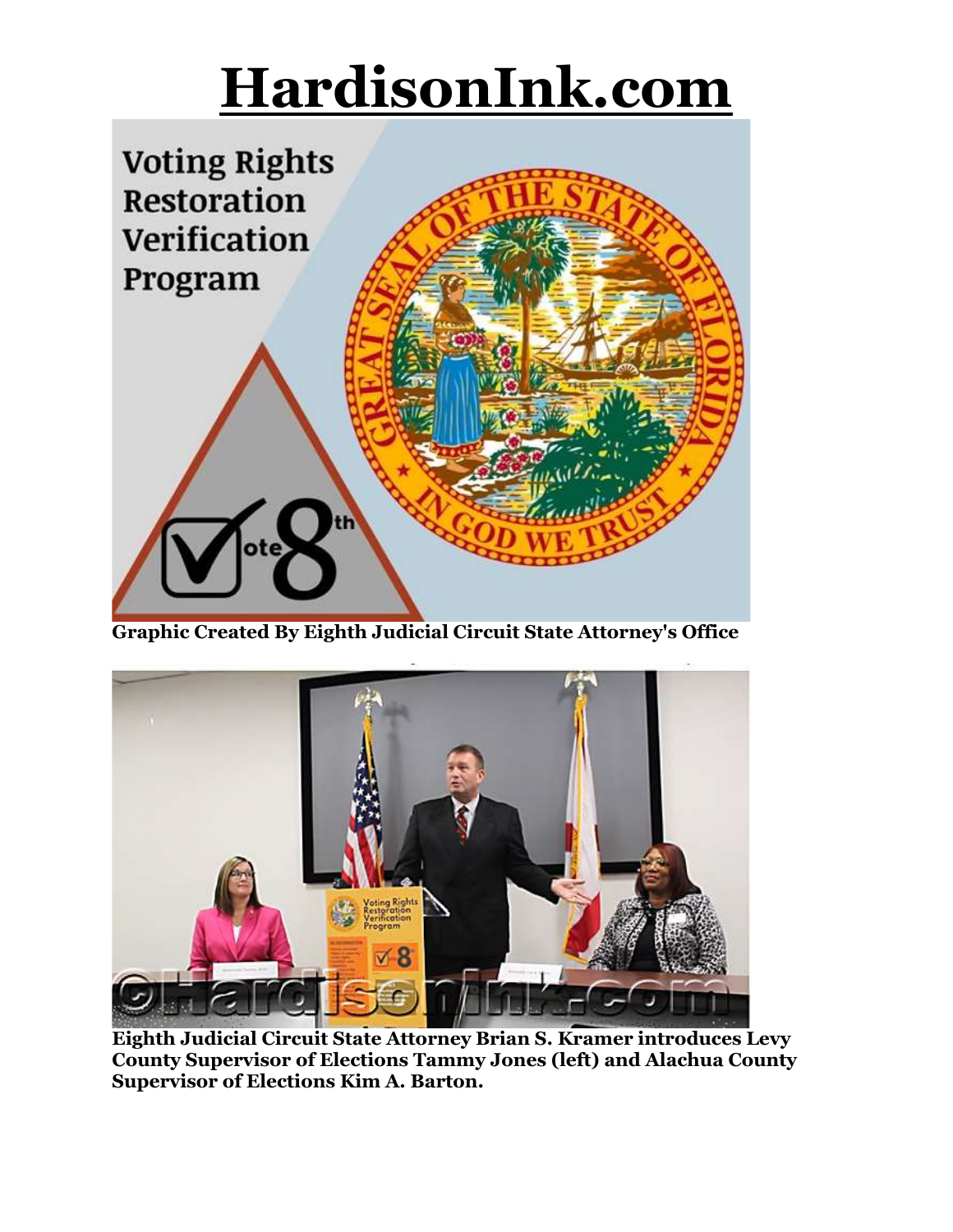

**State Attorney Brian Kramer listens to a question posed by a member of the press.**



**Eighth Judicial Circuit State Attorney's Office Chief Investigator and Public Information Officer Darry D. Lloyd and Eighth Judicial Circuit State Eighth Judicial Circuit Chief Assistant State Attorney Heather Jones stand as some of the staff members who were in the conference room during the press conference on Tuesday. State Attorney Brian Kramer spoke highly of Chief Assistant State Attorney Jones, Chief Investigator Lloyd and all 45 attorneys and 100 support staff in his office. While these two staff members were captured on film, the handful of other employees in the conference room scurried away when asked for a photo opportunity.**

During a press conference Tuesday afternoon (May 17), State Attorney Kramer shared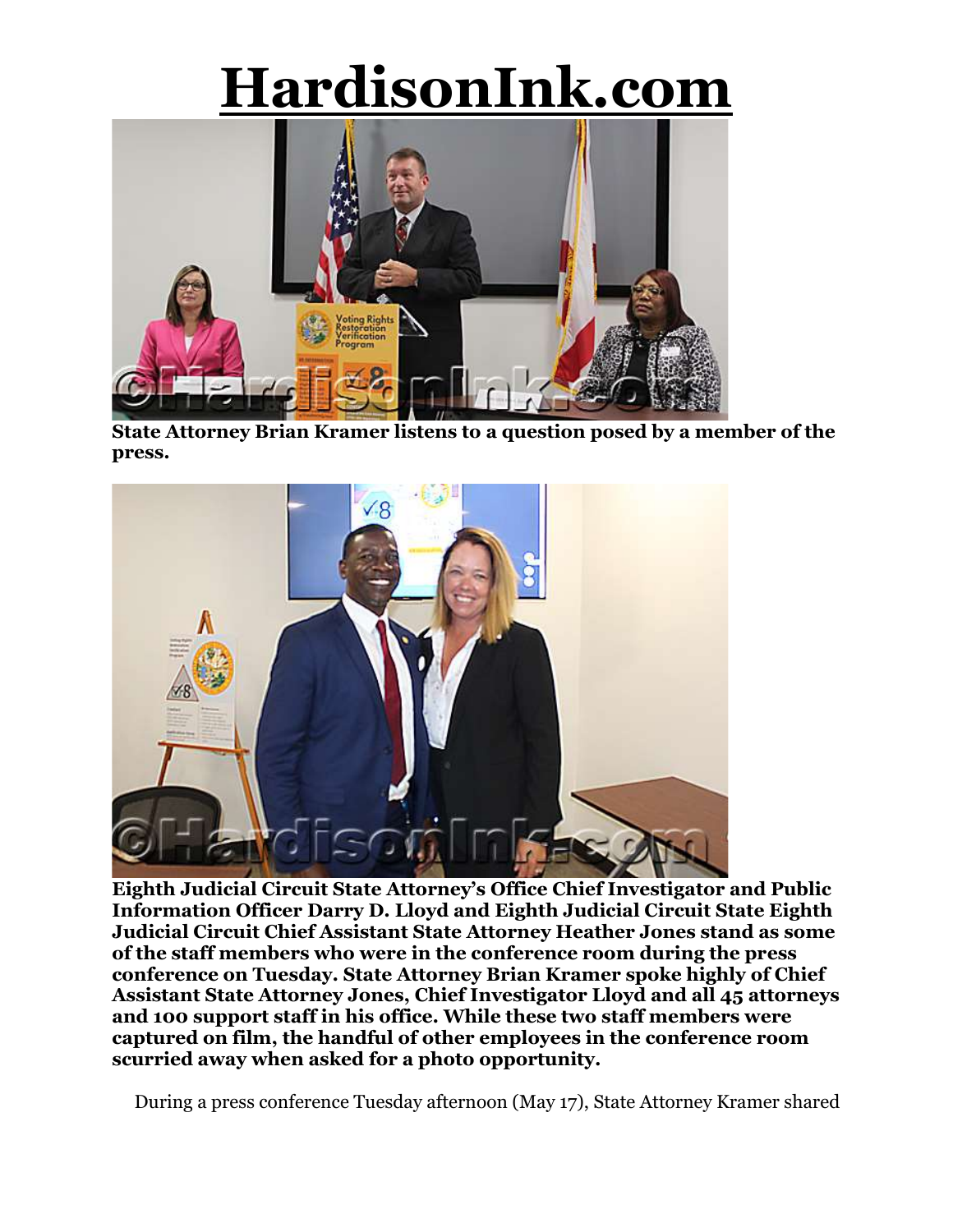with members of the press from a couple of local TV stations, the daily *Gainesville Sun* and the daily news website *HardisonInk.com* why this program came into existence, and how it is anticipated to work.

One member of the clergy was present for the conference. Pastor Ron Rawls of the Greater Bethel AME Church of Gainesville learned that he, too, should send interested parishioners or others to the supervisors of elections' websites, or to the Eighth Judicial Circuit State Attorney's Office's website to find the form and procedure to use this resource.

All six supervisors of elections in the Eighth Judicial Circuit -- Alachua County Supervisor of Elections Kim A. Barton, Baker County Supervisor of Elections Christopher Milton, Bradford County Supervisor of Elections Amanda Seyfang, Gilchrist County Supervisor of Elections Connie Sanchez, Levy County Supervisor of Elections Tammy Jones and Union County Supervisor of Elections Deborah K. Osborne have joined forces with Kramer to provide this Voter Education Program, Kramer said.

In Florida, each of the 67 counties has a supervisor of elections. Another political subdivision in Florida is judicial circuits. Florida has 20 judicial circuits with an elected state attorney as the prosecutor of people suspected of criminal offenses and an elected public defender as the person who defends people suspected of crimes, and who cannot afford an attorney to present their defense.

## **To print the form to complete click [HERE.](https://www.sao8.org/V8TH/V8th_Application_Form.pdf) This process is simple.**

### **To find answers to frequently asked questions about the program, click [HERE.](https://www.sao8.org/Vote8thFAQ.html)**

#### **Voters Restore Rights**

In 2018, nearly 65 percent of Florida voters approved Amendment 4, which automatically restored voting rights to as many as 1.4 million Floridians, except those convicted of murder or a felony sexual offense, who had completed the terms of their sentence, including parole or probation.

On June 28, 2019, Gov. Ron DeSantis signed Senate Bill 7066, prohibiting those felons who had served their terms from voting unless they pay off all legal financial obligations (LFOs) imposed by a court pursuant to a felony conviction, including LFOs converted to civil obligations, even if they cannot afford to pay.

The Brennan Center and other civil rights groups filed a lawsuit in federal court challenging the law created by the Florida Legislature and signed by DeSantis, which preempted the voters' choice to restore the right to vote to most felons who had served their time.

That suit was consolidated with similar cases filed by others. An expert report submitted to the court showed this law created after the people voted to restore those rights would create requirements to prevent at least 770,000 people from voting — and it would hit Black Floridians the hardest.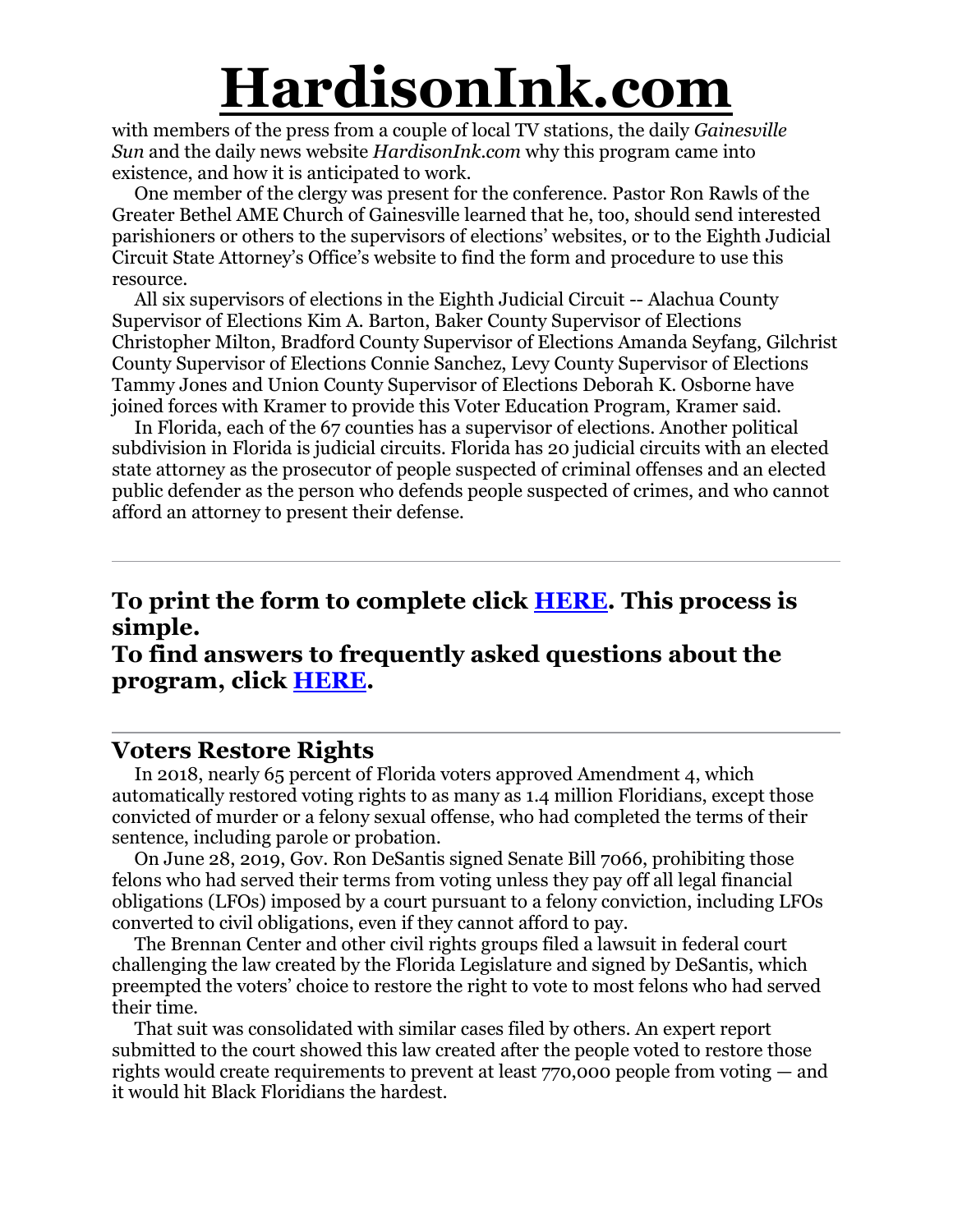On May 24, 2020, the federal court issued a ruling finding Florida's "pay-to-vote" system unconstitutional in part.

Since that 2020 decision, there has been more wrangling in the courts regarding the state of Florida's "pay-to-vote" system.

### **V 8th Program**

State Attorney Kramer, with help from the six supervisors of elections in this judicial circuit, created a clearinghouse of sorts within his office to assist convicted felons so those felons seeking to restore their right to vote can feel comfort in knowing they are qualified to vote, and to know they will not be prosecuted in the Eighth Judicial Circuit for various crimes related to voting if they register.

Kramer made it clear that the federal government and other state attorneys are not bound by the opinions he will provide to felons who go through the program he started, in regard to the prosecution of persons suspected of a crime related to voting.

There are three possible opinions which will be given to the possible voter who uses this program – "You Are Eligible To Register To Vote" or "You Are Not Eligible To Register To Vote" or "We're Not Certain Whether You Are Eligible To Vote." For the people who see the uncertain response, they will want to seek other help to make that determination.

State Attorney Kramer named the program V 8th, which is short for Vote in the Eighth (Judicial Circuit). Of course, V8 is a vegetable drink. There is Spicy V8 enjoyed by at least one journalist residing in this judicial circuit, and other variations of that drink are available, too.

"As State Attorney for the Eighth Judicial Circuit, I swore an oath to support, protect, and defend both the *United States Constitution* and the *Constitution of the State of Florida*," Kramer noted in part of the press release provided during the press conference. "Traditionally, the state attorney, as the chief law enforcement officer of the circuit, meets the requirements of this oath by lawfully and ethically prosecuting those charged with crimes. However, the state attorney serves other critical functions as well.

"Among these many functions, for instance, the state attorney serves an integral role in the sealing and expunction of criminal records by verifying a former defendant's eligibility to have his or her record sealed or expunged," he continued. "There are other examples, but suffice it to say that prosecution is just one of many roles that the state attorney serves in the name of supporting, protecting, and defending the Constitution."

As noted, on Tuesday, Kramer started the new program to help previously convicted felons, except those convicted of murder or a sexual offense, who have completed all of the terms of their sentences, to be able to vote.

Kramer, on Tuesday, said litigation is now settled about the "pay to vote" issue, and, as state attorney, he is bound to enforce the law as it is interpreted by the courts.

The Florida Supreme Court ruled that the phrase "all terms of sentence," as used in Article VI, Section 4 of the Constitution of the State of Florida, has an "ordinary meaning that the voters would have understood to refer not only to durational periods but also to all legal financial obligations imposed in conjunction with an adjudication of guilt."

In other words, Kramer said, to be qualified to vote again, a convicted felon must have satisfied all financial obligations from the case including court costs, fines, and restitution.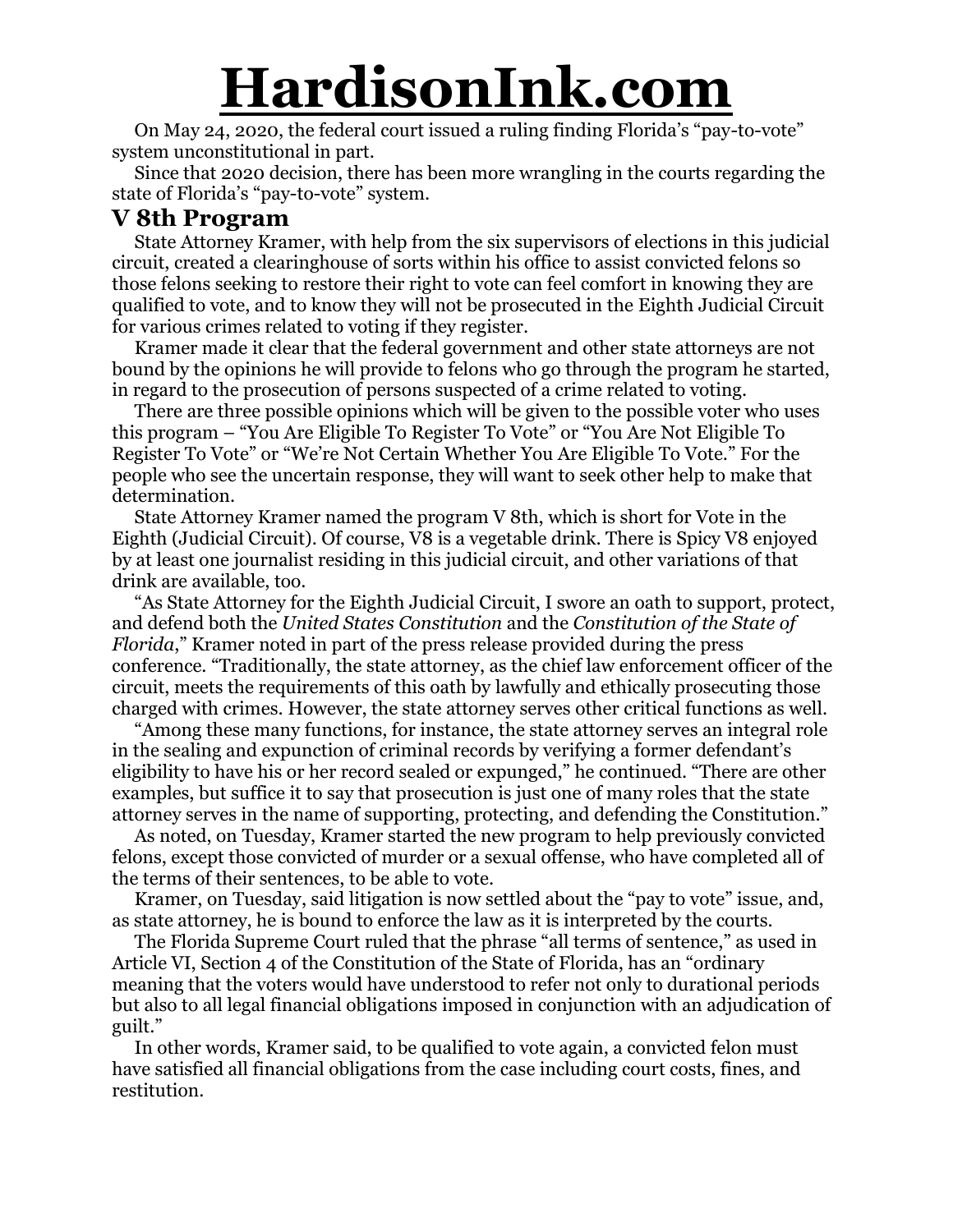With this decision, Kramer said, it created a significant conundrum for many people who had been convicted of a felony and want to vote.

"This uncertainty creates a Hobbesian choice for these individuals," Kramer noted.

A person who thinks they are eligible to register to vote may continue to be disenfranchised or vote and potentially commit a new felony offense if they do not take care to be certain they have met all obligations imposed on them when they were convicted of a felony in Florida.

The "V 8th program" serves the dual function of effectuating Amendment 4 and enhancing election security.

"We will accomplish this by offering my opinion on whether an individual has completed all the terms of his or her sentence," Kramer said. "I must be clear that it is not the role of the state attorney to make this determination. However, enforcing the law of the state of Florida, and preventing potential criminal actions are squarely withing the purview of the State Attorney.

"Ultimately, it is the duty of the supervisor of elections to determine who may or may not vote. when a citizen disagrees with the supervisor's decision, that citizen would have to go to the courts to address this decision," he continued. "I, however, am free to offer my opinion on this issue, and if I determine that a former felon is eligible to vote, I am within my duties as State Attorney to assure that person that exercising that right will not result in criminal prosecution."

Kramer repeated that it is the supervisor of elections who determines a person's right to vote. His opinion, though, will carry weight with these six supervisors in their respective counties and he believes they will trust his decision.

This state attorney said his office has 45 lawyers and 100 support staff to deal with all of the criminal prosecutions and certain other matters in these six counties.

#### **Can They Do It?**

When asked if the team of professionals in the Eighth Judicial Circuit State Attorney's Office can manage the new job of ascertaining the eligibility of convicted felons who want to vote, Kramer said "My staff is incredible!"

He went on to share more about those individuals in his office.

"They do incredible work," Kramer said. "They are amazing people who are dedicated to the job they do. And, I fully believe, they will meet any challenge we present to them. I am very comfortable with it.

"If we are surprised," Kramer continued, "with the amount of things we receive, we will apply more people to it."

Having the ability to expand resources in one part of the office and contract in another part, he said, is necessary.

"The criminal justice system does not operate in a smooth and orderly fashion," he said.

The state attorney said that his team is able to respond to a high volume of cases when it happens.

For instance, when the University of Florida students return to Gainesville after going to their homes away from college, there is a likelihood of reported burglary cases being made, he intimated, as law enforcement officers find facts and evidence to show those crimes were committed by particular suspects.

"We're ready," Kramer said. "We know they (more burglary cases) are coming. We